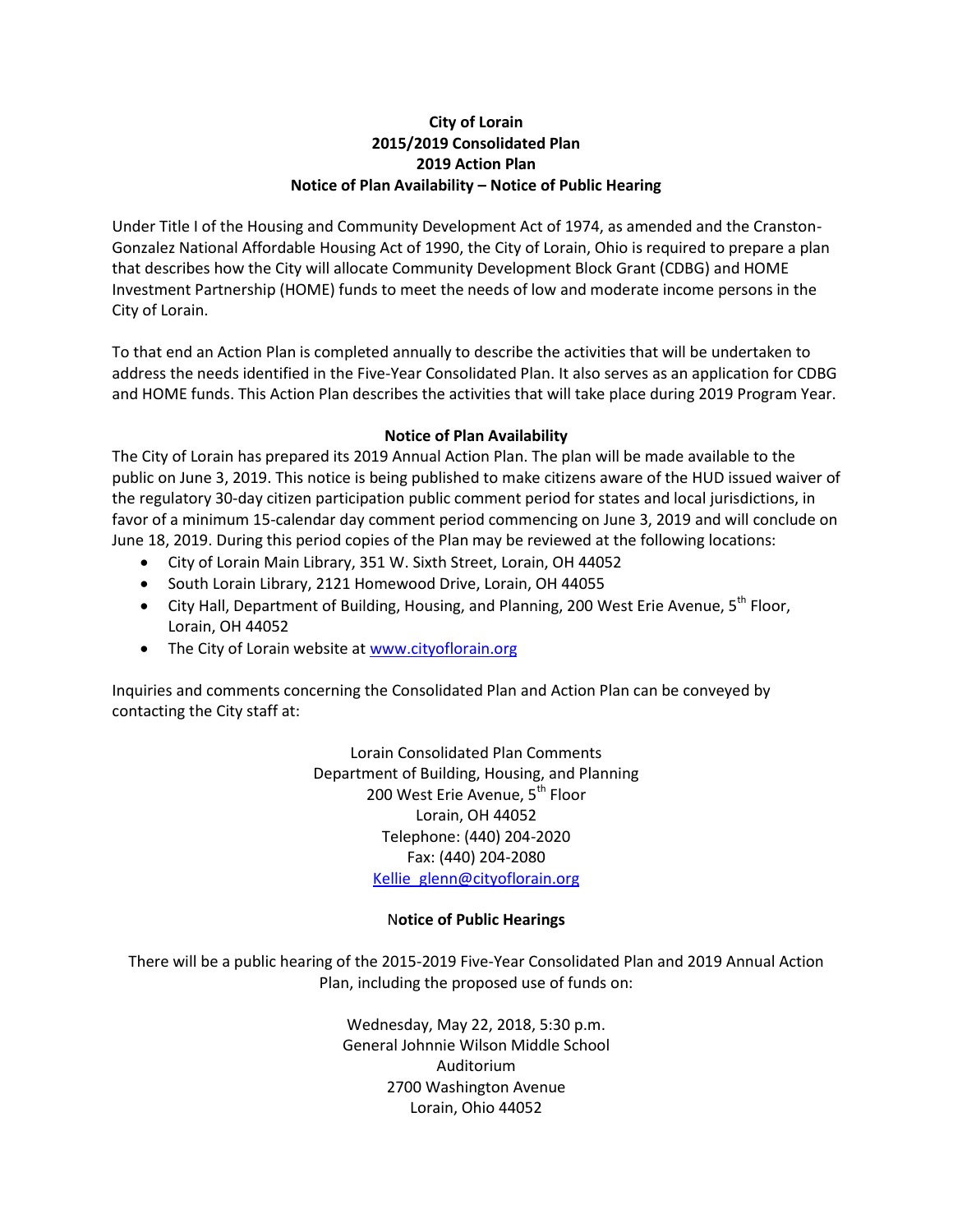There will be a public hearing and adoption of the 2015-2019 Five-Year Consolidated Plan and 2019 Annual Action Plan with the City of Lorain City Council, including the proposed use of funds on:

> Monday, June 3, 2019, 5:00pm Lorain City Hall Building Police Conference Room 200 West Erie Avenue Lorain, OH 44052 **Note:** The City Council Meeting will be at 6:00 p.m. in the City Council Chambers

The City will provide technical assistance to citizens and group representative of persons that request such assistance. In addition, the City will make adequate provisions to assist non-English speaking residents in interpreting program details and provisions on a case-by-case basis, as well as provide auxiliary aides and services for individuals with disabilities. For requests for special accommodations please email or call Kellie Glenn, Director of Building, Housing, and Planning, [kellie\\_glenn@cityoflorain.org](mailto:kellie_glenn@cityoflorain.org) or 440-204-2087. Requests for special accommodations must be made with reasonable advance notice.

## **Summary of Plan**

The Action Plan includes an estimate of available resources from private and public sources to address identified needs, a description of the priorities and specific objectives to be addressed in this program year, a summary of the eligible programs or project that the City of Lorain will undertake to address the needs, and a description of geographic areas of the City in which assistance will be directed. Resources available for the 2019 Program Year are detailed below:

| Community Development Block Grant Program (CDBG)<br>Home Investment Partnership Program | \$1,185,533.00<br>\$366,277.00 |
|-----------------------------------------------------------------------------------------|--------------------------------|
| 2019 Estimated Program Income (HOME/CDBG)                                               | \$626,844.00                   |
| <b>Total 2019 Resources</b>                                                             | \$2,178,654.00                 |
| <b>CDBG:</b>                                                                            |                                |
| Administration                                                                          | \$300,000.00                   |
| Planning (Stoveworks/Slum & Blight/Market & Needs Studies)                              | \$47,228.20                    |
| <b>Public Service:</b>                                                                  |                                |
| <b>Fair Housing</b>                                                                     | \$37,000.00                    |
| Neighborhood Alliance                                                                   | \$5,000.00                     |
| We Care We Share                                                                        | \$8,000.00                     |
| Boys & Girls Club                                                                       | \$10,000.00                    |
| Legal Aid                                                                               | \$20,000.00                    |
| Second Harvest Food Bank                                                                | \$30,000.00                    |
| Youth Employment                                                                        | \$27,743.02                    |
| Park & Rec. Facilities                                                                  | \$286,487.18                   |
| Code Enforcement                                                                        | \$370,516.20                   |
| Clearance/Demolition                                                                    | \$250,000.00                   |
| <b>Housing Programs:</b>                                                                |                                |
| <b>Emergency Home Repair</b>                                                            | \$185,000.00                   |
| <b>Lead Hazard Control Grant Match</b>                                                  | \$80,000.00                    |